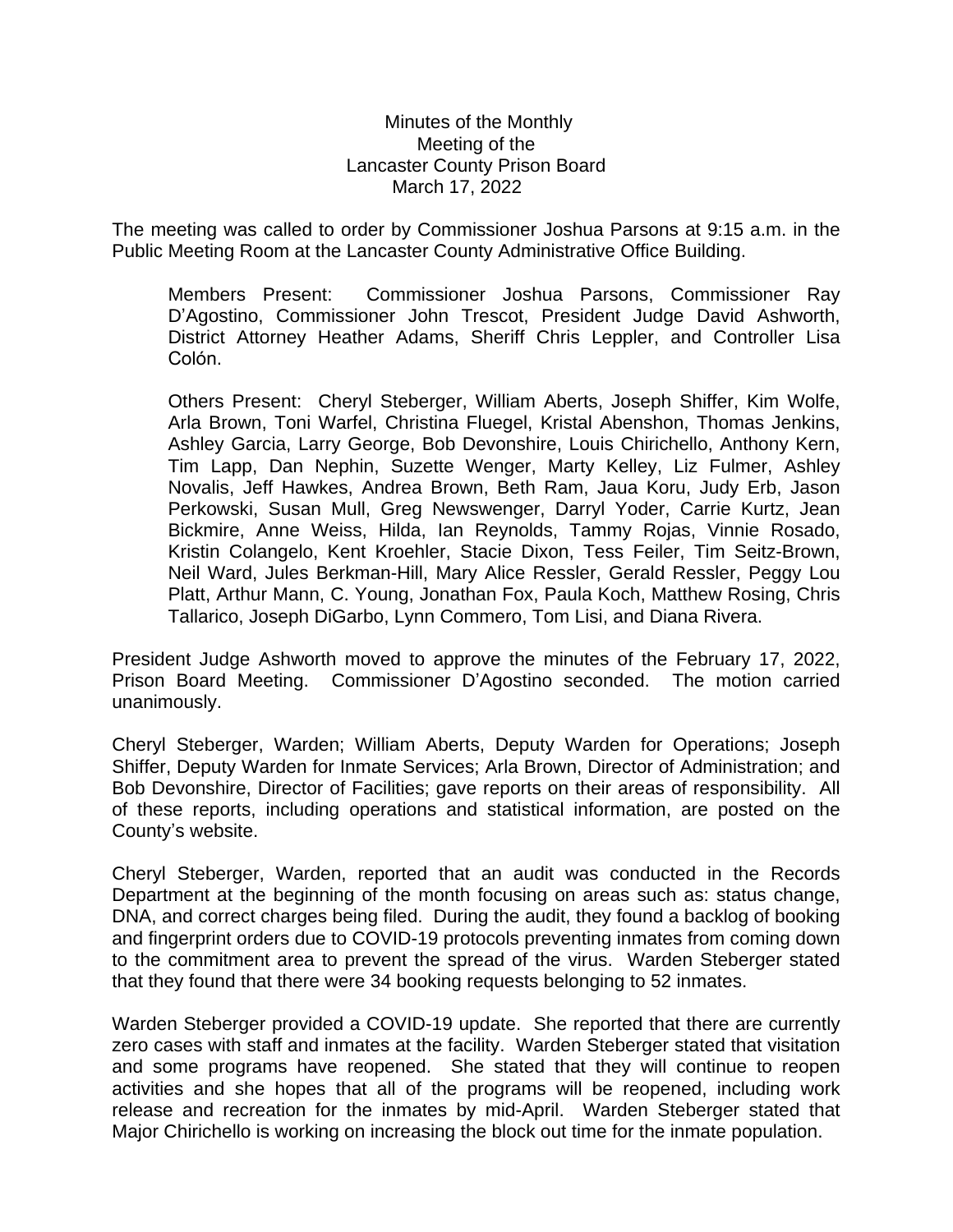Warden Steberger provided an update on staffing. She reported the current staffing complement: allotment of 229, current staffing of 162, making it 67 officers short at the facility. She stated that they were short 75 officers at last month's Prison Board meeting. Warden Steberger stated that she, along with the Deputies and Major Chirichello, continues to conduct interviews for the new correctional officer applicants. She stated that the \$4.50 wage increase and the \$7,500 sign on bonus has helped tremendously. Warden Steberger stated that she has seen a strong pool of applicants, applicants from other jails, and former employees. She noted that they had 22 interviews in February and hired 14 candidates. Warden Steberger reported that a new investigator, Justin Hackler, was hired and will start on March 21, 2022.

Warden Steberger reported the inmate population this morning is 756, including 114 female inmates. The inmate population in February 2022, was 746 and 622 in February 2021.

William Aberts, Deputy Warden for Operations, reported the officer of the month for February: Second Shift, Officer Jared Botchie. Officer Botchie was unable to attend the meeting.

Deputy Warden Aberts reported a new process for recognizing officers of the month: a certificate, "Officer of the Month" pin, an additional free mandatory (in addition to the normal monthly free pass), a \$25 gift card, and their photo with the certificate will be sent to the Prison-wide email group.

Deputy Warden Aberts reported that no work has been completed on the control panel project since February 2, 2022. He stated that it continues to be an impossible task to get anything completed on the project.

Joseph Shiffer, Deputy Warden for Inmate Services, provided a COVID update. Deputy Warden Shiffer reported that there are zero COVID cases in the facility. He reported that there has been a total of 464 positive cases in the inmate population since January 1, 2021, which includes 142 cases since February 2022. He stated that currently there are zero hospitalizations. Deputy Warden Shiffer reported that in February, 29 inmates were vaccinated. Thus far, the total number of vaccinated inmates is 479. Deputy Warden Shiffer reported since January 1, 2021, 10,102 tests have been conducted at the facility. He stated that there have been 65 staff testing positive since August 2021 and currently zero staff are positive.

Deputy Warden Shiffer provided a staffing update for his department. He stated that all positions have been filled. Deputy Warden Shiffer reported that the new Drug & Alcohol Specialist will be starting on Monday. He stated that they have made offers and are working through the process with two applicants for the Recreation Director and General Specialist positions. Deputy Warden Shiffer reported that Christina Fluegel's position was upgraded at the last Salary Board meeting in February. She is still the Reentry Program Coordinator, but her focus has switched to some new things, including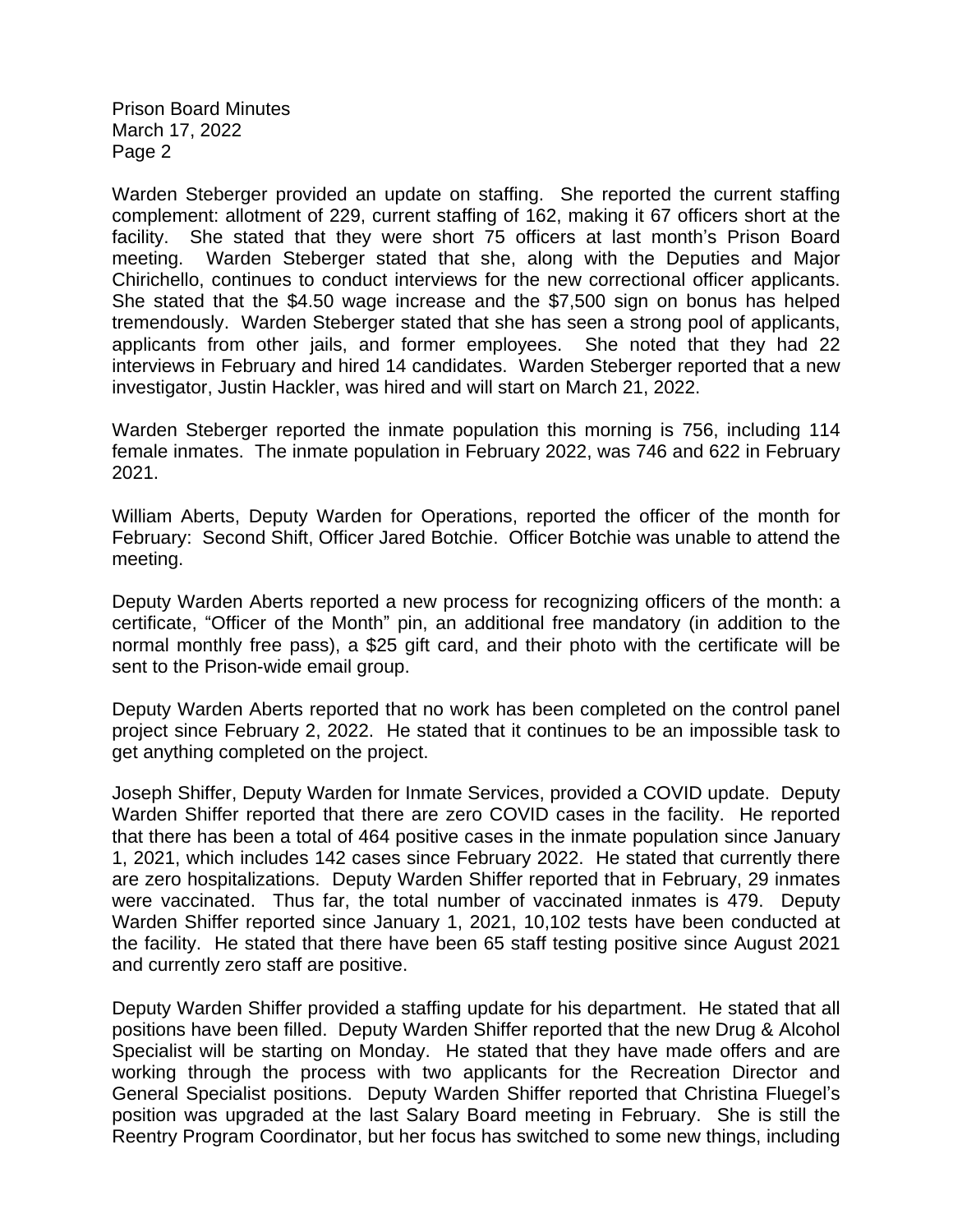chronic care inmates, Mental Illness Substance Abuse (MISA), and the representative for specialty courts.

Deputy Warden Shiffer provided a reentry services update. He stated that two drug and alcohol groups with approximately 20 participants have started on February 28. He stated that they meet four times a week for an hour to an hour and a half. Deputy Warden Shiffer reported that reentry groups have started with Trish Neighbors and her staff on March 14, 2022. He stated that there are currently eight participants. Deputy Warden Shiffer reported that graduation for the reentry program will be next Friday. He stated that Scott Theurer from Donegal Substance Abuse Alliance will be helping them continue to engage the reentry graduates while they are in the institution and conducting drug and alcohol education classes in the work release area. Deputy Warden Shiffer stated that they will continue to add services and help individuals as they move out of the facility.

Deputy Warden Shiffer stated that last Fall, former Commissioner Craig Lehman had asked the Prison to start collecting data on bail for non-violent first time offenders. He stated that Christina Fluegel worked very hard at this project which consumed a lot of time. Ms. Fluegel came up to the podium and stated that the project consisted of looking at individuals that were incarcerated on non-violent offenses and first time offenders. She stated that they did a snapshot as of February 15, 2022, and at that point the total population was 798 individuals. She stated that non-violent offenders that were incarcerated totaled 426 and first time offenders was 35 out of 798. There were ten individuals incarcerated for non-violent and first time offenses. Ms. Fluegel stated that one individual came in sentenced on forgery charges and has since been released. Of those ten, less the one that was sentenced, there were nine individuals on bail who were first time offenders that were incarcerated on non-violent offenses. She stated that four of them had other charges and dockets that were also holding them. Of those nine, bail ranged from \$2,500, 10%, to denied based on the charges. Ms. Fluegel stated that there were two incarcerated on drug offenses, one on criminal trespass, two on stalking, three on theft, and one on DUI. The breakdown of ages was from 19-69 years old. There were seven males and two females that are non-violent first time offenders. The race was broken down to seven white, two black, two Hispanic, and seven non-Hispanic. Ms. Fluegel stated that they broke down the Mental Health Stability Rating (MHSR) for them: three were level A's, one was a level B, two were level C's, two were level D's, and one was unknown. Of the nine, two were homeless at incarceration. Ms. Fluegel stated that they did not want the definition of non-violent to be a biased approach, so they used the crimes code and used what they said were violent offenses to subtract those out of this report and these were the charges remaining.

Arla Brown, Director of Administration, reported that barber services are now being offered monthly on the first Tuesday of the month. Inmates will receive a notice on both the tablet and kiosk to sign up for the services a week in advance.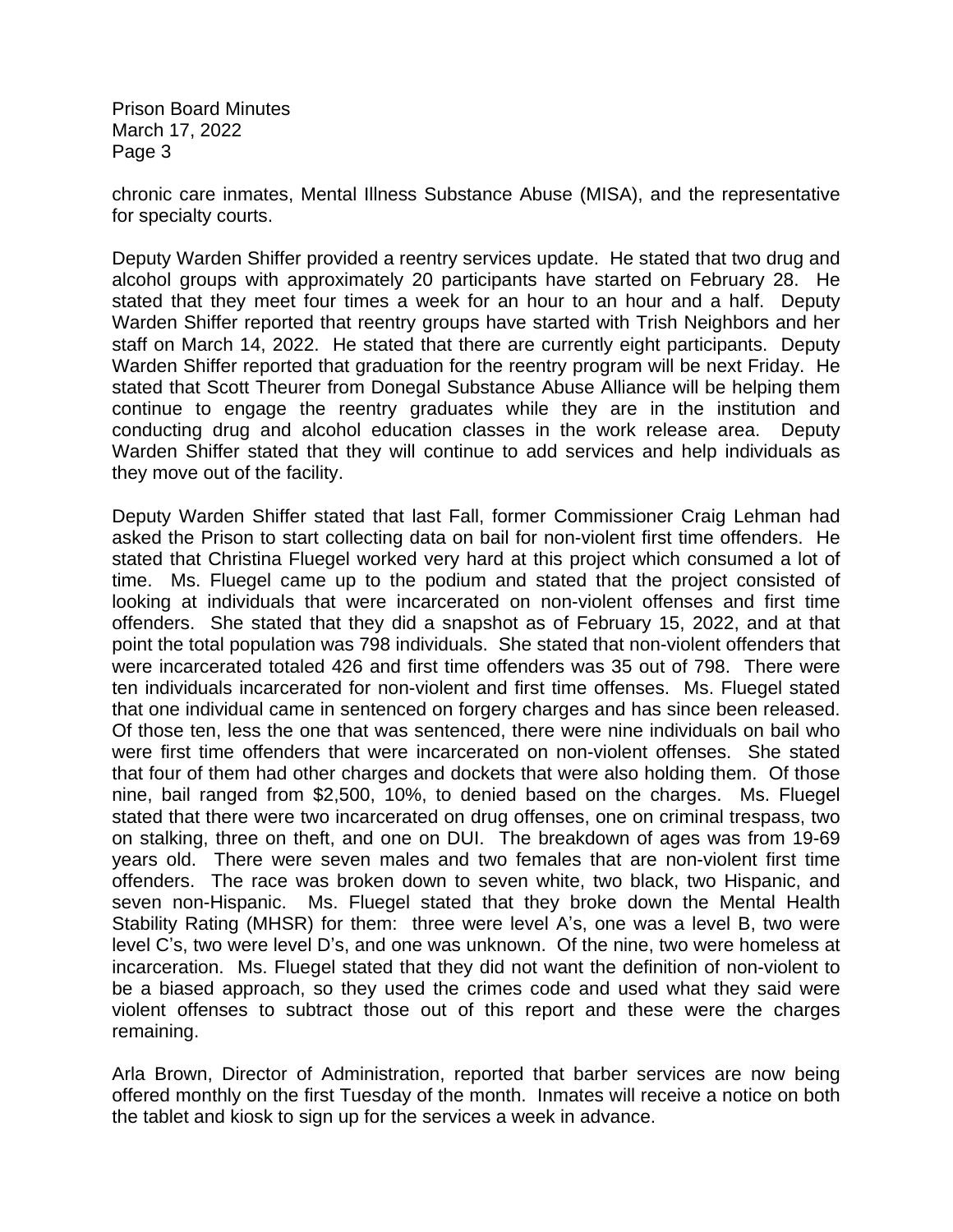Ms. Brown reported that visitation services began on February 28, 2022 and seems to be going well.

Ms. Brown stated that they consider their processes to be a work in progress for their daily operations in the business office and throughout the Prison. She stated that they continue to seek improvement to be more efficient and effective. For example, a recent change from a staff member in the business office pertaining to visitation, includes the scanning of a birth certificate for a dependent. This document is scanned and then placed in the inmate's file and prevents the requirement of bringing the document on each visit.

Ms. Brown stated that they continue to hold monthly meetings to review their policy and procedures. All employees, regardless of position, are invited to these meetings. The meetings are held off-site to avoid distraction.

Ms. Brown reported that they submitted their General Information Report (GIR) as of January 31, 2022. This report contains a variety of statistical data regarding the inmate population as of that date.

Ms. Brown reported that the statistical information is provided online with her monthly report. This month's data includes the completed end of year data for 2021's tablet information that was not available last month, as well as the contract and telephone rate information requested at last month's meeting.

Bob Devonshire, Director of Facilities Management, reported on his areas of responsibility:

- CGL is currently fully staffed.
- They continue to assist Deputy Warden Aberts on the door access control system upgrades.
- There were 65 work orders closed in February, with 112 closed year-to-date.

Commissioner D'Agostino presented a proposed timeline for the design of the new Prison. He stated that he is very appreciative to work with a great team, which is the work group that worked on finding a new location up to the point of purchase. The work group consists of Warden Cheryl Steberger, Facilities Director Bob Devonshire, Purchasing Director Linda Schreiner, Chief Clerk Larry George, Deputy Chief Clerk Tammy Moyer, Solicitor Jackie Pfursich, Special Counsel Claudia Shank, and County Engineer Mark Lauriello. Commissioner D'Agostino stated that the projected timeline starts with the purchase of property up to the time the doors open. He stated that there was a unanimous recommendation of the work group to recommend to the Board of Commissioners to engage an owner's representative for the remainder of the project. Commissioner D'Agostino stated that the Purchasing Department is now developing a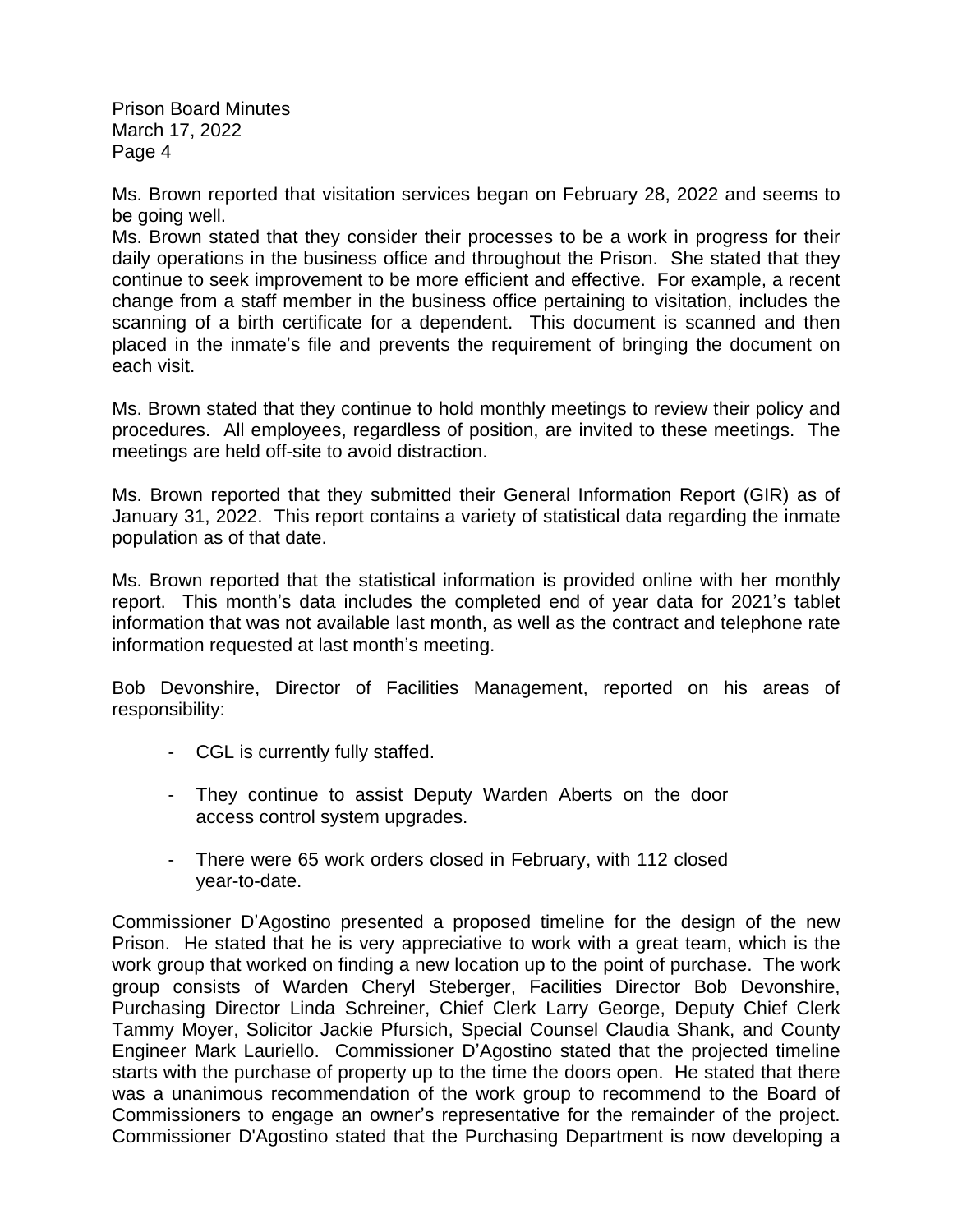Request for Proposal (RFP) process to present to the Board of Commissioners before the end of this month. He stated that this timeline will list different aspects, including having an owner's representative, an architect, land development, development services, engaging with the community, bids for construction, and opening the new Prison. Commissioner D'Agostino stated that this timeline suggests that the County will be able to open the new facility by Fall of 2026. He stated that it is important to note that like many plans over the course of years, it is subject to change, and likely will, given the numerous steps involved. Commissioner D'Agostino stated that he has a few handouts for anyone who is interested.

In business from guests, Jean Bickmire, President of Have A Heart, stated that her organization has been working on a "white paper" for the design of the new Prison. She stated that they want to build an institution that provides a positive change. Ms. Bickmire stated that they believe that rehabilitation should start at the beginning, so it is a good opportunity for the individuals to receive positive development if they are released early on. She stated that the key factors that exists in successful reentry are employment, housing, health, skill development, mentoring, and healthy relationships. Ms. Bickmire mentioned architect Dr. Marayca Lopez, a senior corrections analyst, who stated the factors for successful reentry are conveying the belief that people incarcerated are of value, provide access to natural light and fresh air, have a variety of spaces and outside views, enable comfortable temperature and reduce noise, build a facility that is incorporated in a neighborhood, and build for no more than 1,000 offenders. Ms. Bickmire noted some factors that they encourage to build a facility and some of those are: a single site which will have easy access for handicapped people, an environmentally friendly facility, install solar panels, HVAC system, porous paving in the parking lot, recreational yard, outdoor visitation, inmates help with gardening, cell blocks based on designated treatment, comfortable temperature and noise reduction, encourage mottos on the walls, no more than 2 inmates in a cell or single cells, and emergency call buttons. Ms. Bickmire stated that the new facility will have the opportunity to have intervening programs and lifestyles that can provide skills and reduce recidivism and crime.

Reverend Jason Perkowski stated that he represents Power Interfaith, which is an organization that has been working on justice on different issues around racism and inequities for the past 5 years in Lancaster County. He stated that there are others in the audience who join him today from five other organizations and at least 20+ faith communities in the area. Reverend Perkowski stated that the death of John Choma is what brought the group together initially. He stated that as a community they see the death of any individual as a lost to all of us. Reverend Perkowski stated that their commitment is to come together with the Prison Board and find a way that we can do better together. He introduced some of those in attendance to speak.

Greg Newswenger, Lancaster Quaker Meeting, spoke in support of Have A Heart's "white paper". He stated that Quakers have been advocates of prison reform since the  $17<sup>th</sup>$  century. He stated that they are following the Prison design process with interest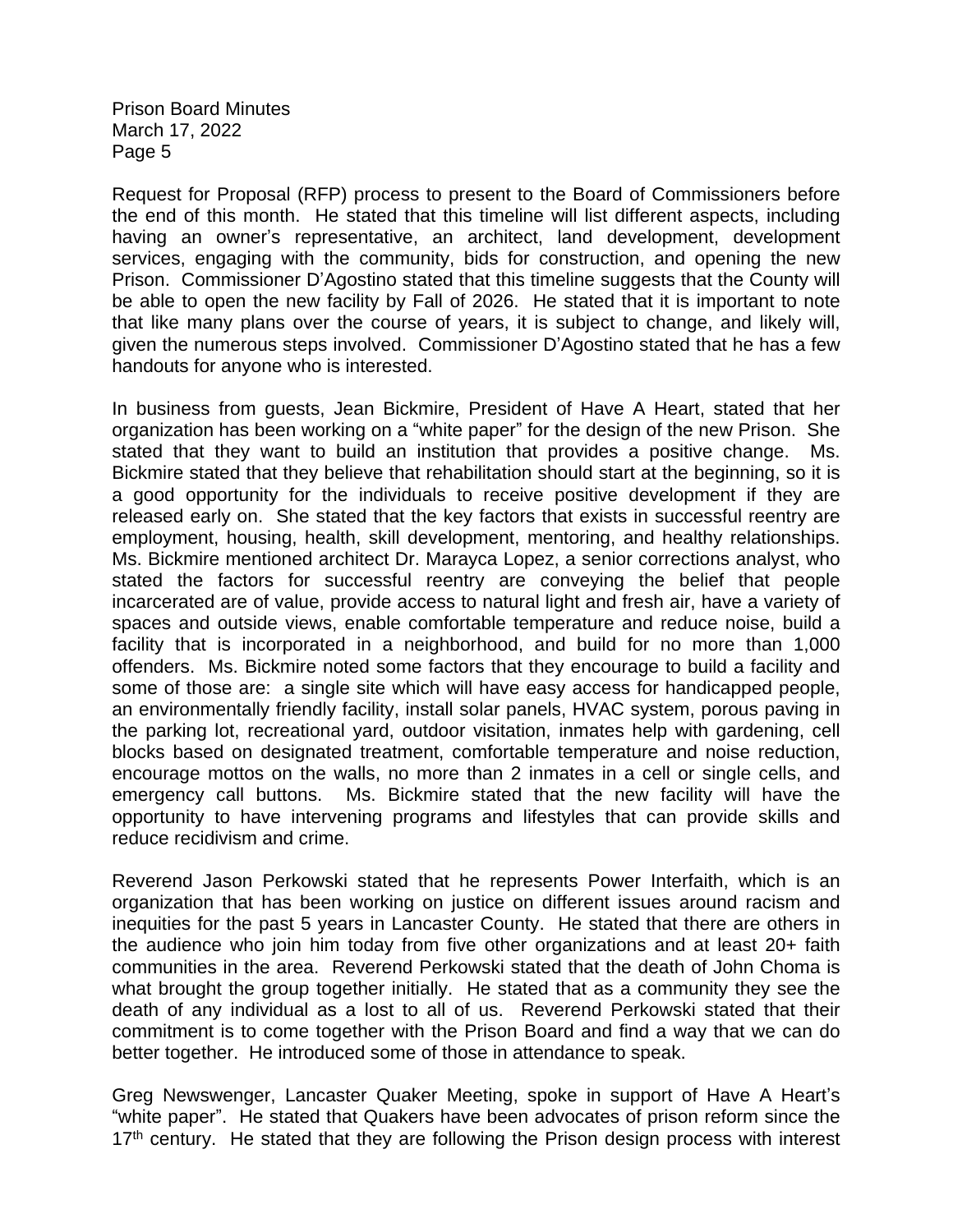and will be involved in any way they can be. Mr. Newswenger highlighted several things from Have A Heart's "white paper": size of the facility, needs assessment, and incarcerating people pre-trial. Mr. Newswenger stated that before embarking on this project, it is imperative to gather as much data as we can about what is happening in the current facility to allow us to plan well, wise, and an informative way. He stated that it is important to design this facility well to facilitate treatment, skill building, community programming, and for individuals to come back into the communities in positive and productive ways.

Tammy Rojas, Put People First PA, National Union of the Homeless, and PA Union of the Homeless, commented that during the February Prison Board meeting, Judge Ashworth made a comment that sometimes jail is the best place for a person in trouble. She stated a recent article on LNP interviewing Judge Ashworth showed an even deeper problematic issue. It showed how these false narratives and viewpoints held by people in power regarding people who wind up in prisons are then echoed in the media instead of the media digging deeper on the issue, which then shapes the public's viewpoint and understanding of the issue at hand. Ms. Rojas stated contrary to what Judge Ashworth, others in power, or the media believe, the reality is if we had our basic human needs met and guaranteed to us as human rights in the United States, our prisons would be near empty. She stated that she has suffered through trauma and mental health issues since a child and since health care is not recognized as a human right in the United States, she was doomed from the door. Ms. Rojas stated that she spent a couple of weeks in LCP in 2017 after months of suffering trauma from an emergency surgery of a removal of an ectopic pregnancy. She stated that she had no after care or trauma support, so she turned to drugs for the first time to self-medicate. Months later, she committed a minor misdemeanor crime that does not have a required jail sentence in order to obtain the self-medication and was given bail that she could not afford and ended up in LCP where her mental health was further neglected. She was shamed, treated like an animal, and denied her mental health medication and treatment. Ms. Rojas stated that this highly problematic viewpoint held by Judge Ashworth and others is not an uncommon ideology and is held amongst those in power in these kinds of positions all across the United States. She stated that we are systematically failing our people on basic human needs like healthcare, housing, education, etc. and yet we are a leader in mass incarceration. Ms. Rojas stated that we must address these systemic issues from the bottom up. She stated that they demand in regards to the new prison, to not expand capacity, and lessen it. On redeveloping 625 E King St, look at meeting the housing and health care needs for the poor, and use their research done in partnership with Franklin & Marshall College and their preliminary redevelopment vision for hospitals as a guide for what's needed. Ms. Rojas stated that their final demand is that we fight poverty, not the poor.

Matthew Rosing, Put People First PA and National Union of the Homeless, stated that he is here to speak today as someone who has been directly impacted by the cruel, unjust system. He stated that he has suffered mental health issues all of his life and the system has failed him throughout. It took decades for him to get a proper diagnosis and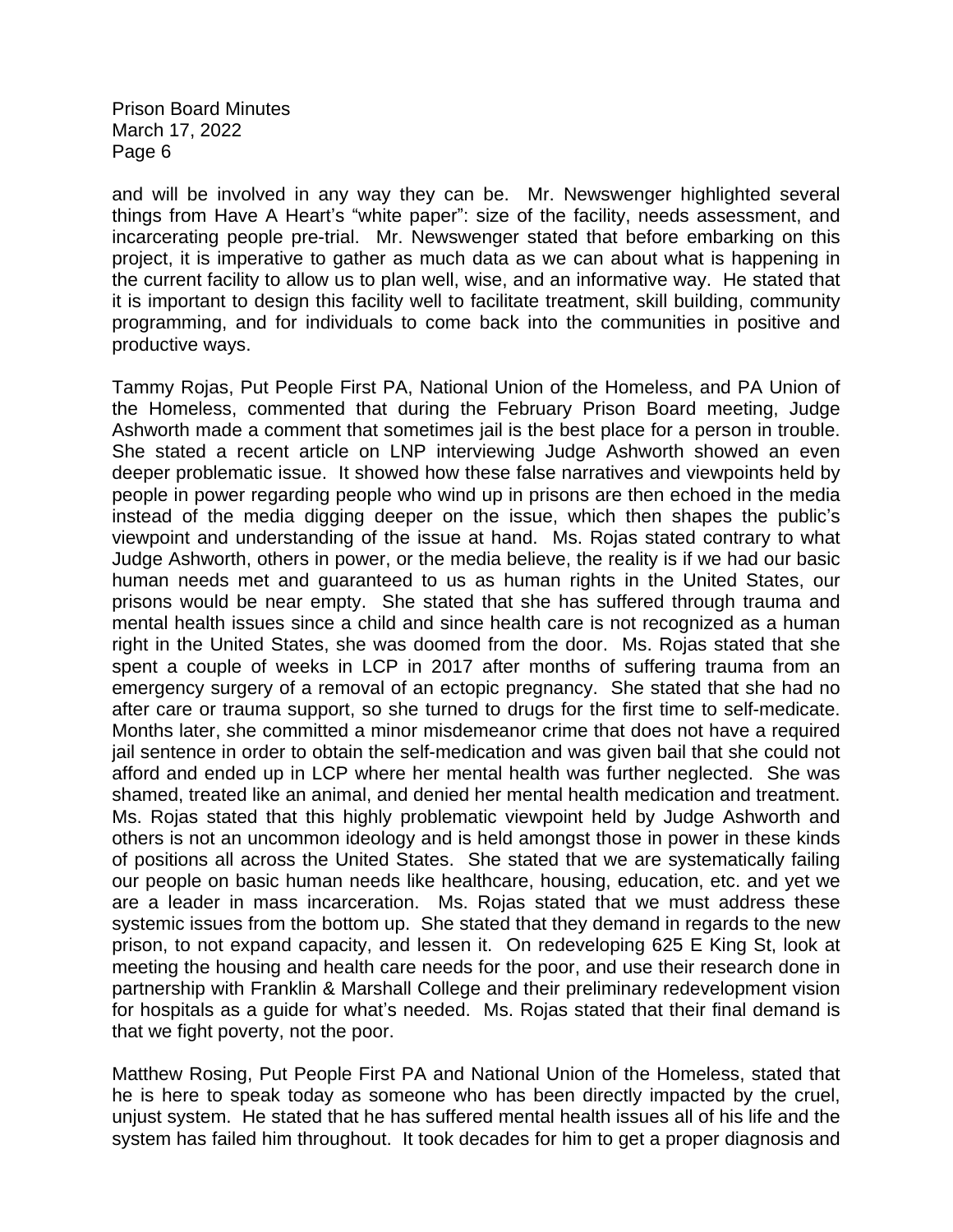care regarding his mental health. Mr. Rosing stated that all together he has served nine years in prison and served 14.5 months of that in LCP. He stated that when he was brought to LCP, he was suffering from a manic episode due to a bipolar schizoaffective disorder and was also homeless at the time. He stated he was denied bail and was placed in medical housing due to his mental illness and was prescribed and given Seroquel. Mr. Rosing stated that the highest recommended dose per day is 800 milligrams divided throughout the day in multiple doses. It is also proper practice to start with a lower dose and gradually increase the dose as needed. Mr. Rosing stated that to start he was given 200 milligrams in the morning and 800 milligrams at night. He stated that PrimeCare did not follow the typical procedure with prescribing Seroquel, of gradually increasing the dosage and instead went straight to over 1,000 milligrams a day. During his time at LCP, PrimeCare gave him the amount of Seroquel that is past the daily recommended doses, and they crushed the medications, so all of the 800 milligrams hit him at once. Mr. Rosing stated that contrary to the comments made at the February Prison Board meeting, jail is not the best place for someone in trouble. He stated that if he had his basic human needs of housing and healthcare met prior to said crime, he would not have done said crime and ended up in prison. Mr. Rosing stated at the end of the 14.5 months in LCP, he was found not guilty and released. He stated that prison did not heal him and was not the best place for him when he was in trouble. He stated what healed him was an organization like Put People First PA and the National Union of the Homeless. Mr. Rosing stated that they are here today to demand an investigation from an outside third party source into the practices of PrimeCare, i.e., mental health risk assessment, bad management and overall medical practices. He stated that they also demand that we as a county government redirect funds spent on incarceration with mental health and addiction issues.

Joseph DiGarbo, Lancaster Quaker Meeting, commented that he is a retired therapist having worked in the addiction's treatment and mental health treatment for 48 years and many of those years he has worked in prisons and LCP as well. He stated that a committee was formed after the death of Mr. Nunez awhile back and rendered some recommendations to the Mental Health Association Emergency Response Coalition. Mr. DiGarbo stated that they have submitted 22 recommendations to the Coalition of Mental Health and law enforcement personnel a few months ago and were happy to see that a lot of those recommendations have been or are being implemented. He stated that there are a lot of people working very hard to improve the situation in Lancaster County. Mr. DiGarbo stated that he has also been a facilitator of the Alternatives to Violence project since 2001 and works in the Middle East now. He stated that he has seen a lot of people that have been very hurt by the system and hopes that it does not happen here. Mr. DiGarbo stated that when he was 17 years old, he was arrested with some kids in New York. He stated that he was with these kids that were doing some things in the street, but he was not involved. He stated that he was put in jail and sat there for a few hours before his father who had an attorney was able to get him out of the situation. Mr. DiGarbo stated that he went to college and came back and found out that he was found guilty and had to go to classes for 12 weeks over the summer. He stated that he did not go to the first class because of the weather, but when he went the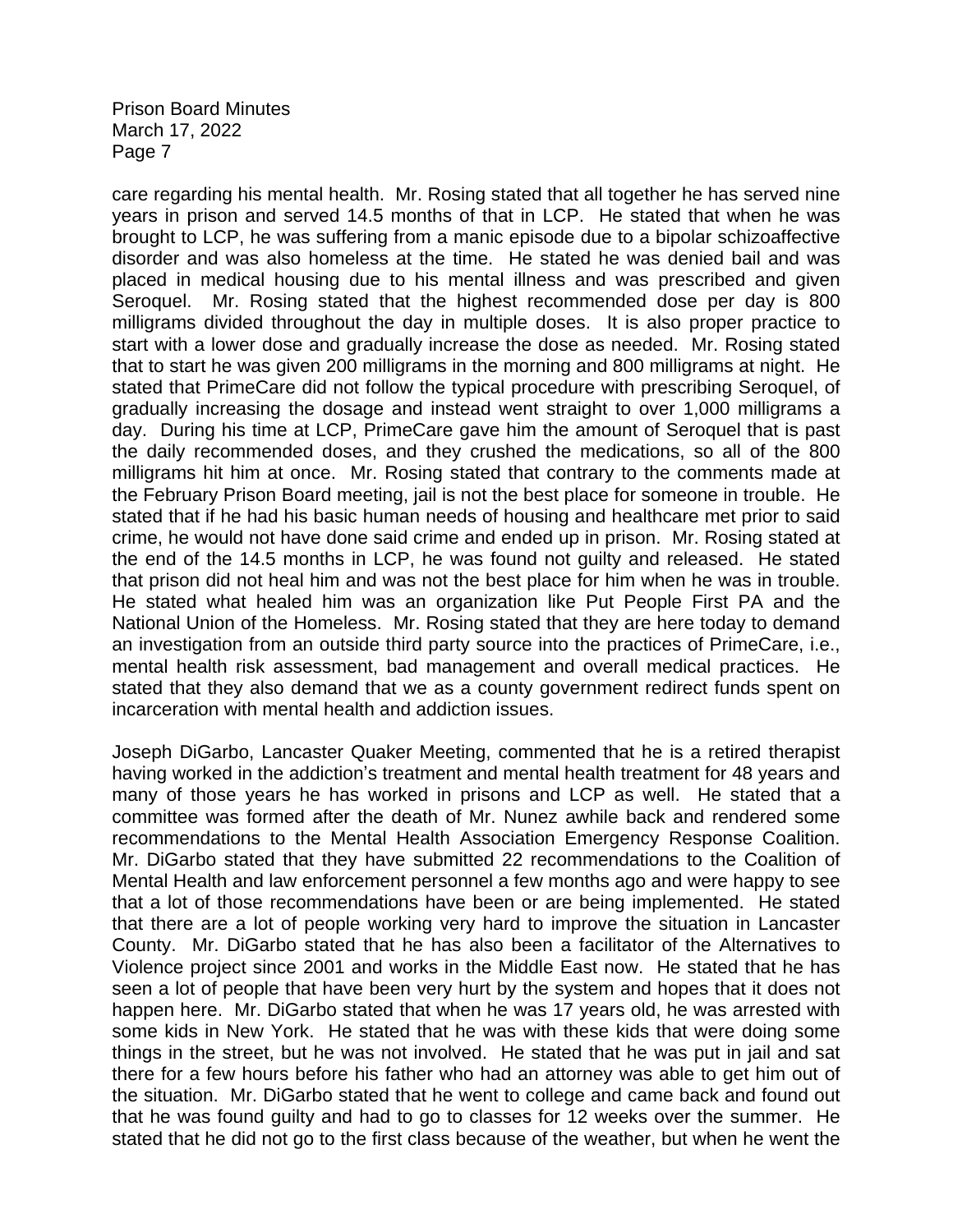second class the Judge asked him to meet with him in his chambers. Mr. DiGarbo stated that the Judge said that he had been looking over the case and asked him if he did these crimes and Mr. DiGarbo told him that he did not. He stated that the Judge told him to go home and don't bother coming back. Mr. DiGarbo stated that the Judge changed his life and he will always remember that. He stated that he had money and was white and a lot of people do not have that privilege. Mr. DiGarbo stated that he wanted to share that story to show how people can change your life and how you can change other people's lives.

Reverend Perkowski wanted to wrap up his points by highlighting six areas based on the testimony heard today. He stated that they urge the Board to think carefully about how they use the 78 acres, not just for pre-trial housing, people who have been incarcerated after trial and found guilty, but to find a way to use up that acreage to bring help in advance with mental health treatment and substance abuse treatment. He stated that they want to work with the Board and be a part of the vision. Reverend Perkowski stated that they want to encourage someone to stand beside an individual who is being brought in before a Judge for their initial pre-trial hearing and potentially being giving bail, such as a public defender or a court appointed special advocate, or a volunteer. They would also like to see that the MDJ Judges when setting bail, have a process in which they put in writing the rationale behind why they made the decision for either letting someone out on unsecured bail or securing bail at whatever level. Reverend Perkowski stated they would also like to encourage an investigation on how we can better enhance medical care as people come into the prison. He stated that they would also like to see an ongoing commitment review panel and an ongoing investigation of who is incarcerated at pre-trial, why, for how long, and what sort of bails. He stated that he encourages the Board to look at all the points made, and they will be following up at next month's meeting.

President Judge Ashworth commented that he invites these organizations to come into his courtroom, drug court, and treatment court. He stated that 17 years ago he helped start the first treatment court in the County and is very much involved in the mental health issues and drug and alcohol issues. President Judge Ashworth stated that it is an extremely difficult issue to address, and he would like nothing better than to have all of the mental health systems and drug and alcohol systems established within the community, so people do not end up in the criminal justice system. He stated that he teaches a class at Franklin & Marshall College about addiction and recovery. President Judge Ashworth stated that he would like to dispel the mistaken impression that the Court, Judges, and him in particular prefer to incarcerate. He stated that he would like nothing better than to get the people the help that they need. President Judge Ashworth stated that he needs to correct either a mis-statement or an incomplete statement with regard to his comment about some people are better off in jail. He stated that the other day he had a gentleman who could not stop using drugs after the Courts provided him with numerous opportunities to get the help and treatment necessary for this gentleman. He stated that all of the attorneys involved, including the District Attorney and Defense Counsel agreed that if this gentleman was not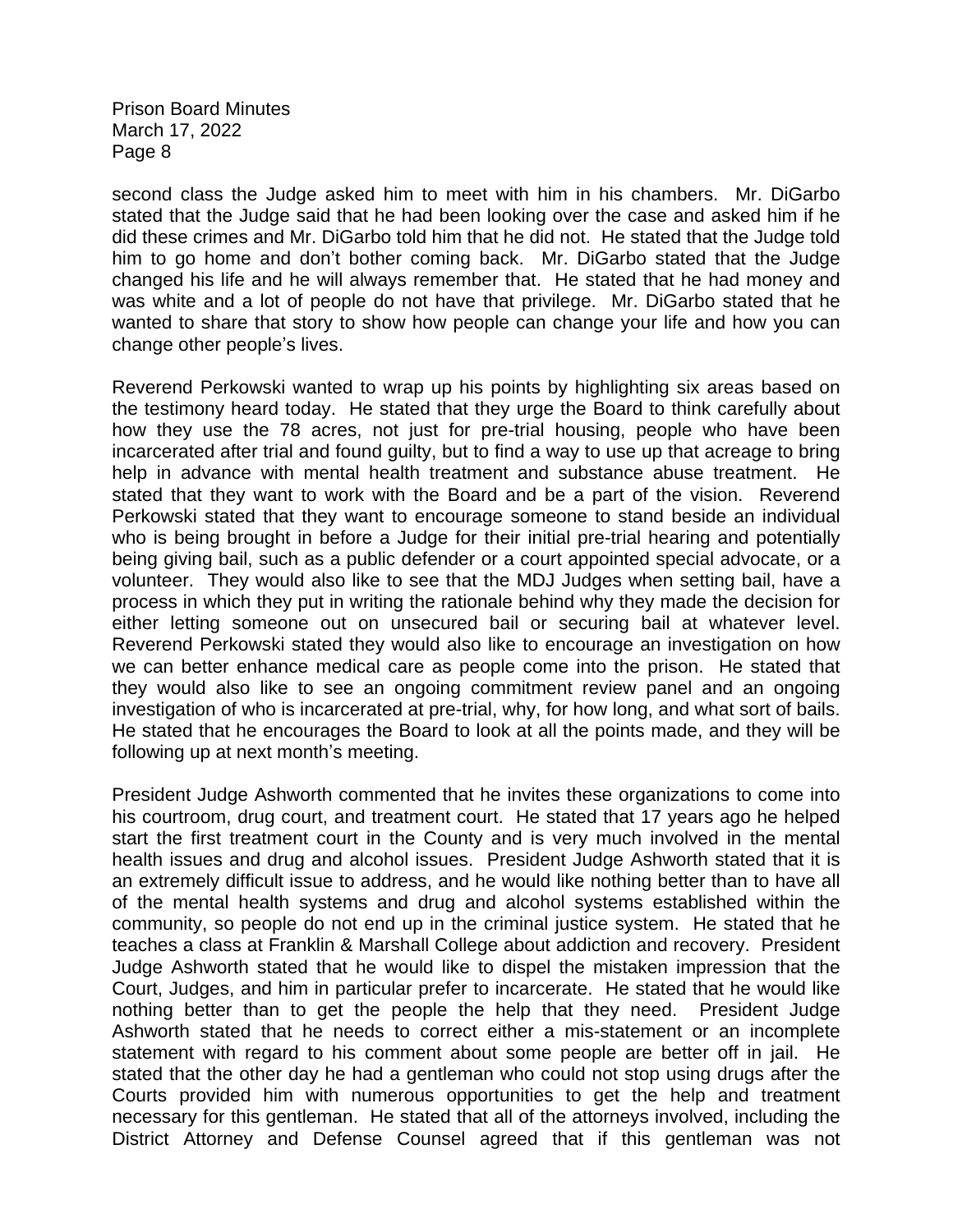incarcerated immediately, he would die. President Judge Ashworth stated that the desire was not to incarcerate him, but to get him into a place where he could get the treatment that he needed to help himself with his substance abuse disorder. He stated that it is never his intention or the Judge's intentions to warehouse people and sometimes it is necessary to get people in a position where they can get the help they need, which is not necessarily a function or failure on the judicial system or the court system. President Judge Ashworth stated that he agrees with all of the comments that were made and he agrees that there needs to be a safety net before people come into the criminal justice system.

Jonathan Fox, Have A Heart, commented that he thinks that they are all on the same side. Second, he is disappointed on some of the District Justice bail setting. He asked how can we get the MDJ's to reevaluate the perimeters when setting bail. President Judge Ashworth commented that the whole bail issue is a topic that is better addressed not here at Prison Board, as they have no control over that. He stated that people who want the concepts with regard to bail need to talk to their legislators and the Supreme Court Rules Committee. He stated that as Judges, they follow the law, and these laws cannot be changed on a local level.

Susan Mull, Power, commented that poverty and racism stigma kill. She stated that she wants to say as someone who has been fighting for more than 28 years for anti-racism in Lancaster County and Philadelphia is that she gets to clarify many times what she has done as she is walking cloaked in white privilege; however, her brothers and sisters in the bipoc community do not get to clarify anything that has happened to them. Ms. Mull stated that if you have never looked at a person who looks like her, who is a teacher, and a person who has graduated from seminary, and yet she has been an inmate in LCP.

Neil Ward, Have A Heart, commented that there is a group called the Criminal Justice Advisory Board (CJAB) that repeatedly talks about bail and issues that are not relevant to Prison Board and he thinks that a lot of the things that were talked about today may not be relevant to the Prison. He stated that he really appreciates that this body is always transparent. Mr. Ward suggested that CJAB be a part of the comprehensive plan to make the Courts transparent.

Commissioner Parsons commented that CJAB is an internal body set by statute to coordinate criminal justice matters. He stated that the larger issue is people want to talk about bail, which is fine but Prison Board or CJAB has no ability to do anything about bail. He stated if you want to talk about bail you have to talk to the Court.

Commissioner Trescot moved to adjourn the meeting at 11:15 a.m. Commissioner D'Agostino seconded. The motion carried unanimously. The next meeting is April 21, 2022, at 9:15 a.m.